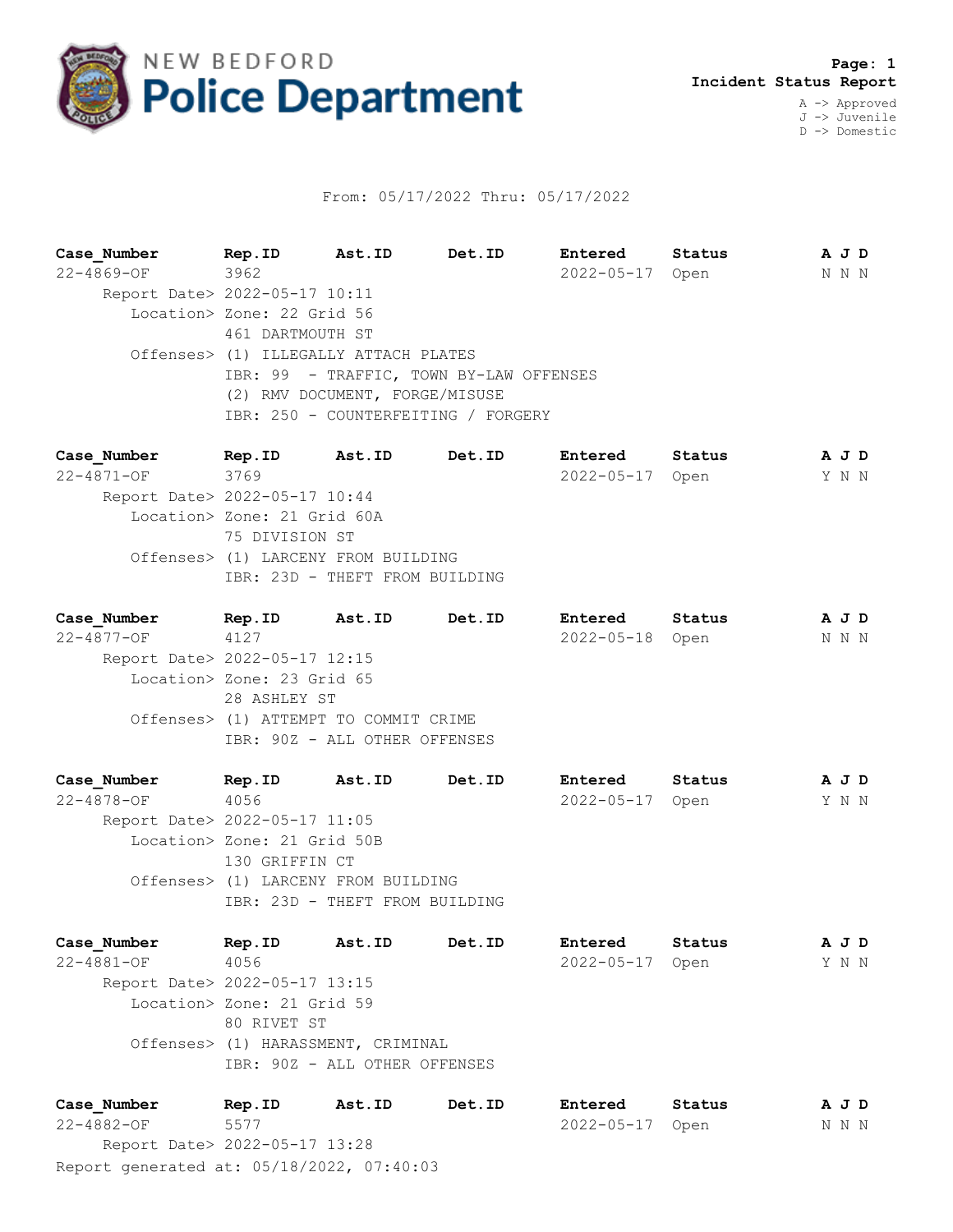

J -> Juvenile D -> Domestic

 Location> Zone: 33 Grid 15A 140 CENTRAL AVE Offenses> (1) DOG, FAIL LICENSE IBR: 90Z - ALL OTHER OFFENSES

**Case\_Number Rep.ID Ast.ID Det.ID Entered Status A J D** 22-4890-OF 3965 2022-05-17 Open Y N N Report Date> 2022-05-17 15:42 Location> Zone: 11 Grid 39B 874 PURCHASE ST Offenses> (1) A&B WITH DANGEROUS WEAPON IBR: 13A - AGGRAVATED ASSAULT

**Case\_Number Rep.ID Ast.ID Det.ID Entered Status A J D** 22-4891-OF 5577 2022-05-17 Open N N N Report Date> 2022-05-17 16:27 Location> Zone: 33 Grid 15A 6 BRIGHTMAN CT Offenses> (1) DOG, FAIL LICENSE IBR: 90Z - ALL OTHER OFFENSES

**Case\_Number Rep.ID Ast.ID Det.ID Entered Status A J D** 22-4893-OF 4128 2022-05-18 Open Y N N Report Date> 2022-05-17 17:33 Location> Zone: UNKNOWN ZONE ROUTE 18 SOUTH Offenses> (1) LICENSE SUSPENDED OR REVOKED, OP MV WITH IBR: 99 - TRAFFIC, TOWN BY-LAW OFFENSES (2) SPEEDING RATE OF SPEED EXCEEDING POSTED LIMIT IBR: 99 - TRAFFIC, TOWN BY-LAW OFFENSES

**Case\_Number Rep.ID Ast.ID Det.ID Entered Status A J D** 22-4898-OF 4096 2022-05-17 Open N N N Report Date> 2022-05-17 19:21 Location> Zone: 22 Grid 58B 160 RIVET ST Offenses> (1) A&B IBR: 13B - SIMPLE ASSAULT

**Case\_Number Rep.ID Ast.ID Det.ID Entered Status A J D** 22-4906-OF 4128 2022-05-18 Open Y N N Report Date> 2022-05-17 22:13 Location> Zone: 14 Grid 38A 103 POPES ISLAND Offenses> (1) SEAT BELT, FAIL WEAR IBR: 99 - TRAFFIC, TOWN BY-LAW OFFENSES (2) SPEEDING RATE OF SPEED EXCEEDING POSTED LIMIT IBR: 99 - TRAFFIC, TOWN BY-LAW OFFENSES (3) UNLICENSED OPERATION OF MV